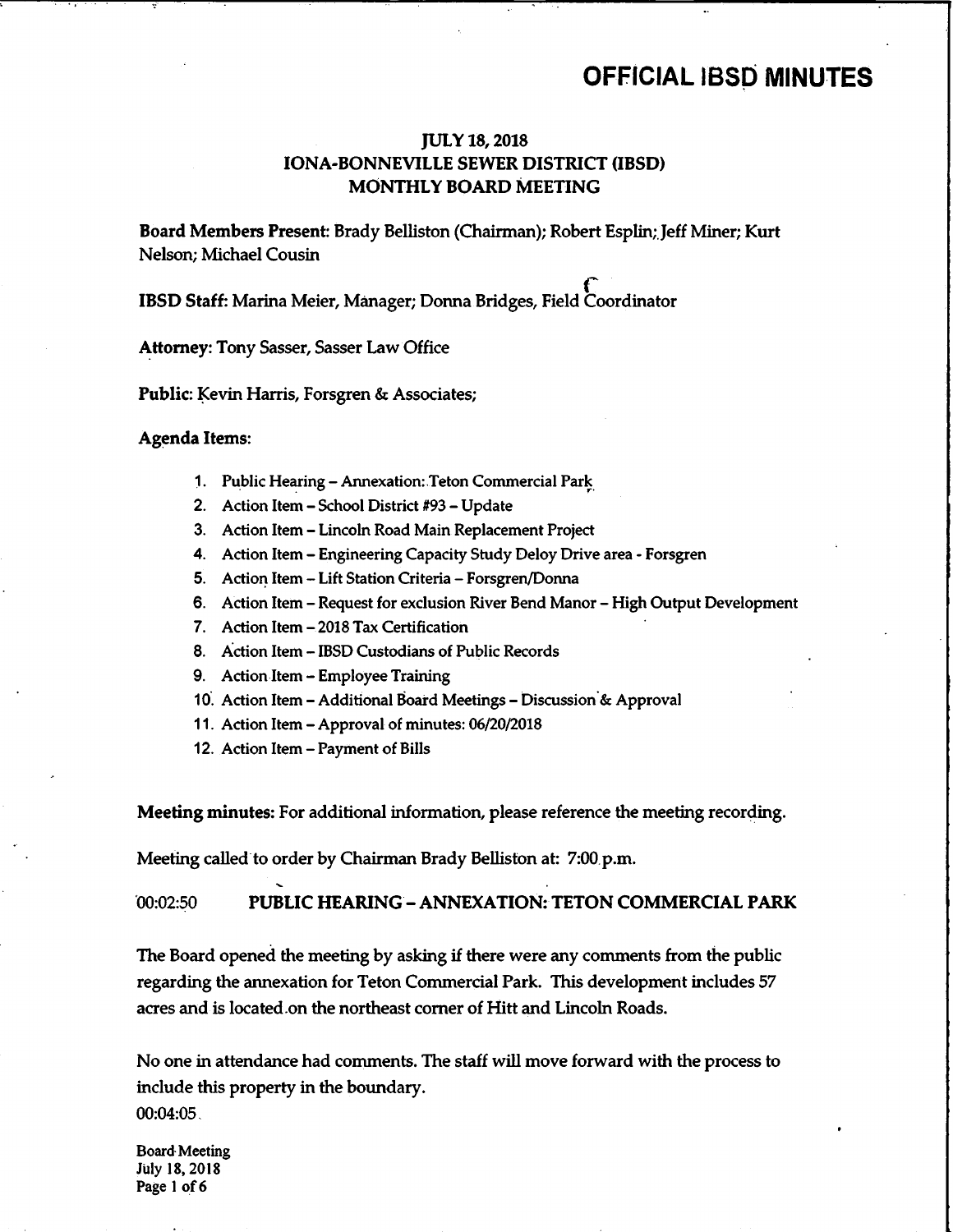## OFFICIAL IBSD MINUTES

I

### 00:04:05. ACTION ITEM - SCHOOL DISTRICT #93 - UPDATE

Ms. Bridges commented that she has driven by the new access to the Fairmont lift station and she believes there may be <sup>a</sup> safety issue since the lift station controls are more exposed. There have been bicycles chained to it recently. She suggested that <sup>a</sup> sign or bollards be considered. Mr. Harris suggested a fence but this may not be possible since the lot is not deeded to IBSD.

Mr. Esplin suggested leaving it as is.and seeing if there is <sup>a</sup> problem in the coming months and after the school opens. Mr. Belliston agreed and suggested having a sign posted. Mr.Esplin stated that a fence maybe necessary eventually due to student foot traffic cutting across yards.

Ms. Bridges stated that the lift station improvement project is out for bid. The construction start date is scheduled for August 1st.

Ms. Bridges stated that she has spoken to the Engineer regarding the annexation request for the Middle school. They are working on a smaller.footprint and hope to resubmit their request for annexation soon 00:18:30

### 00:18:30 ACTION ITEM—LINCOLN ROAD MAIN REPLACEMENT PROJECT •

Mr. Harris stated that the Lincoln Road project is progressing slowly. They have not started the sewer portion on the east end of the project yet. They are working on service connections on the west side which are going very slowly. Ms. Bridges stated it sounds like they are very close to being done with the other utilities. Mr. Harris stated that having the County construct the sewer line, even with the few problems and delays that have occurred, has been well worth it since coordination with the other utilities has been complicated.

Mr. Sasser updated the Board on the status of the insurance claim for the accident that occurred earlier this year. The insurance company has been pushing back on paying all the damages incurred. He is waiting for MetLife to respond again but he is also considering filing an Action if they do not come through with payment. He will keep the Board posted.

00:26:20

Board Meeting July 18, 2018 Page 2 of 6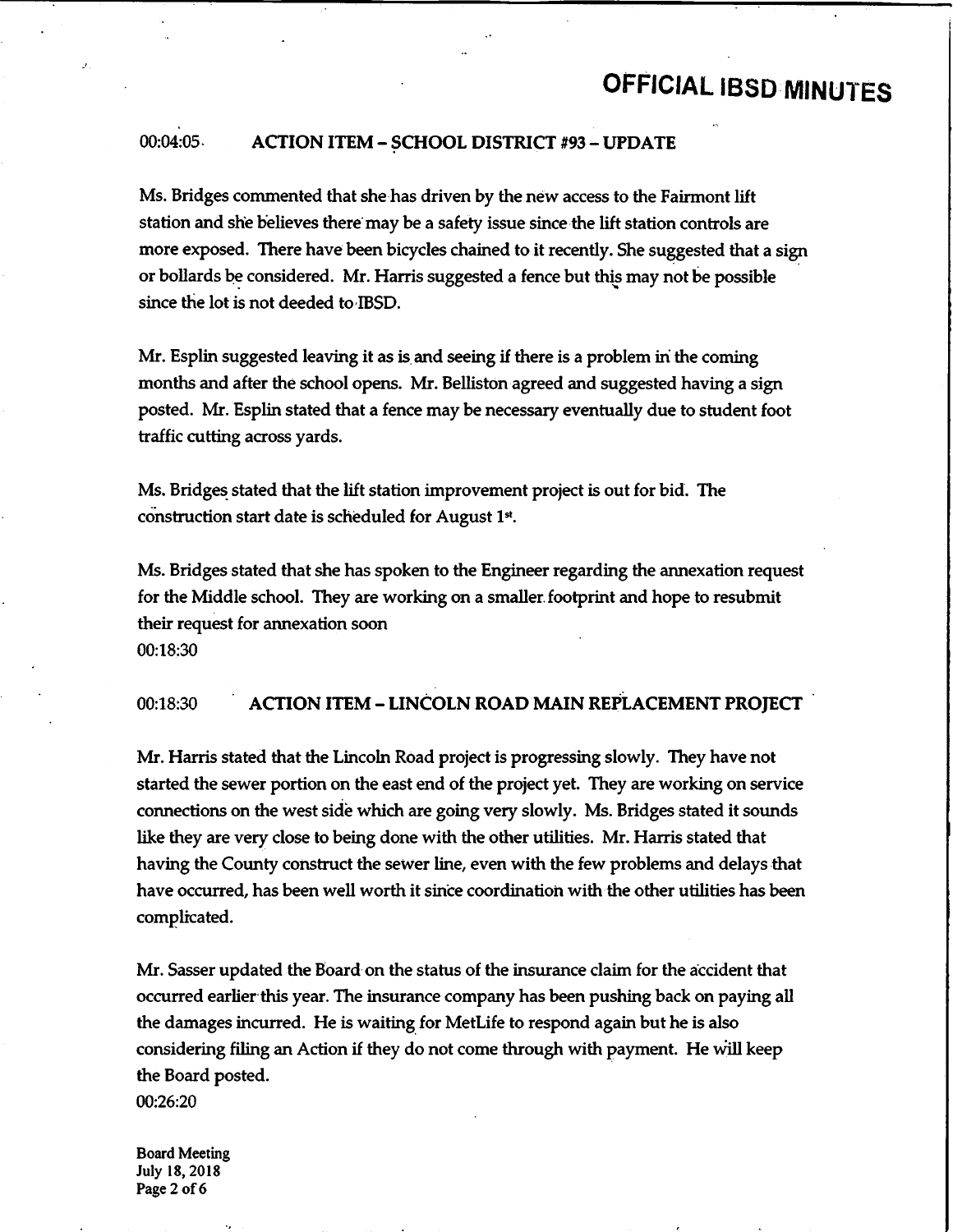### 00:26:20 ACTIONITEM—ENGINEERING CAPACITY STUDY DELOY DRIVE AREA- FORSGREN

Mr. Harris reviewed the connections and capacity for the area that flows into line on Deloy Drive. He will write up letter with the information but everything is fine at this time.

00:26:50

### 00:26:50 ACTION ITEM—LIFT STATION CRITERIA—FORSGREN/DONNA

Mr. Harris stated he has been working with the developer for Crow Creek for the proposed lift station. We have come up with an acceptable drawing and criteria that can be used for future developments. He will continue to get drawings and criteria prepared for any proposed lift station in the future. 00:29:15

### 00:29:15 ACTION ITEM - REQUEST FOR EXCLUSION RIVER BEND MANOR – HIGH OUTPUT DEVELOPMENT

Ms. Bridges stated an exclusion has been requested for <sup>a</sup> small piece•of property in Ammon that is part of River Bend Manor. City of Ammon has sewer lines in the area and can more easily service this area.

MOTION: Mr. Esplin made a motion to accept the request to be excluded from IBSD's boundary for River Bend Manor. MOTION SECONDED: Mr. Miner seconded. MOTION PASSED: 5-0( Yay: Mr. Belliston, Mr. Esplin, Mr. Miner, Mr. Nelson and Mr. Cousin) 00:30:45

### 00:30:45 ACTION ITEM—2018 TAX CERTIFICATION

Ms. Bridges stated that the Tax Certifications are in progress. The number sent to the County will be lower this year.

The Tax Certifications are past due balances that are sent to Bonneville County to be placed on property tax bills in December. The state statutes allow this since service is never, disconnected. We are required to have it to the County by August  $1<sup>st</sup>$  each year. We are allowed to removed certification from the list until mid-October so this helps

Board Meeting July 18, 2018 Page 3 of 6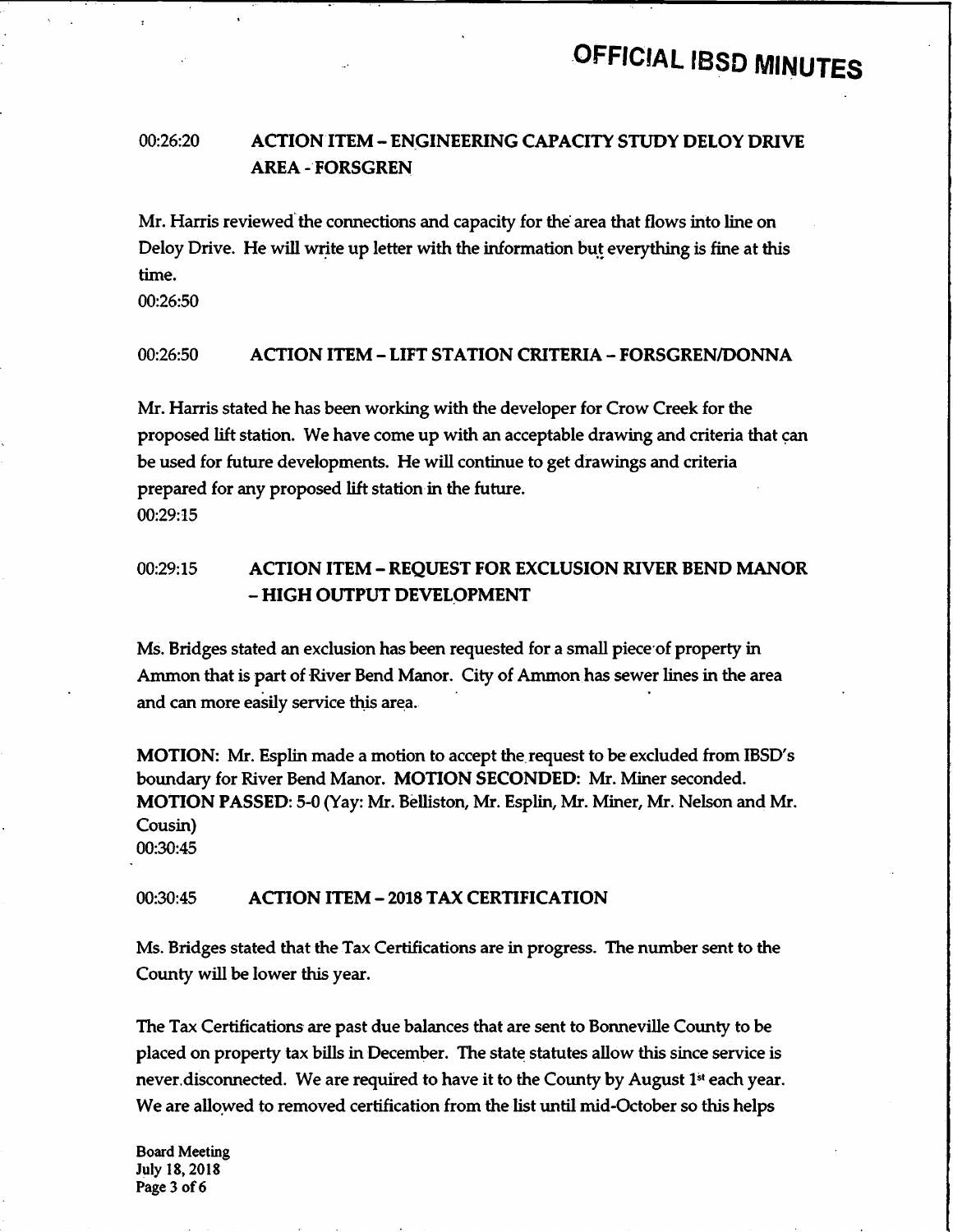## OFFICIAL IBSD MINUTES

Title Companies complete transactions if they occur.before the certification is listed officially.

00:36:00

### 00:36:00 ACTION ITEM—IBSD CUSTODIANS OF PUBLIC RECORDS

Ms. Meier suggested that two staff members be appointed as Custodians for Public Records in the event of a public records request. She suggested Ms. Bridges and Ms. Beazer. Mr. Esplin stated that she has the authority to appoint at her discretion.

MOTION: Mr. Esplin made a motion to give authority to the District Manager to appoint custodians of records: MOTION SECONDED: Mr. Miner seconded. MOTION PASSED: 5-0( Yay: Mr.Belliston,-Mr. Esplin, Mr. Miner, Mr. Nelson and Mr. Cousin) 00:39:20

### 00:39:20 ACTION ITEM—EMPLOYEE TRAINING

Ms. Meier reminded the Board that there is PERSI training coming tomorrow. The Caselle conference is approaching in October. She is requesting permission to have Ms. Beazer attend the conference.

MOTION: Mr. Miner made a motion to approve Ms. Beazer's expenses to attend the Caselle Conference. MOTION SECONDED: Mr. Nelson seconded. MOTION PASSED: 5-0( Yay: Mr. Belliston, Mr. Esplin, Mr. Miner, Mr. Nelson and Mr. Cousin)  $00:41:20$ 

#### 00:47:20

Ms. Meier stated that progress is being made on the GIS project. She plans to start training the employees this month. Mr. Robert Beazer showed the Board a demonstration. He has been working on connection permitting through the GIS system. He is continuing to work on updating the database and linking video files. He is also working with the County getting updated data.

He will continue working with Ms. Meier to train employees and get Desktop instructions established. 00:58:00

Board Meeting July 18, 2018 Page 4 of 6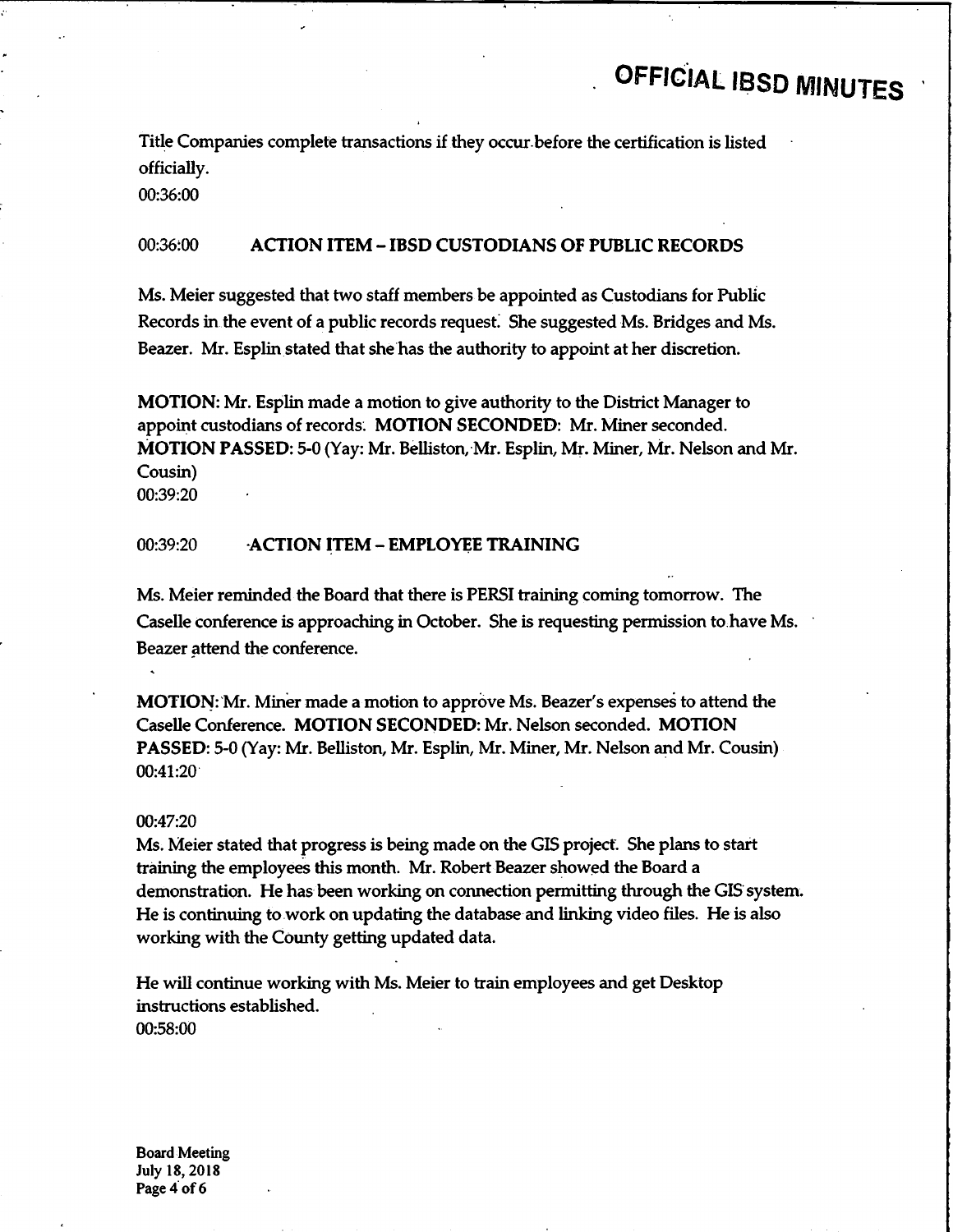L

### 00:41:20 ACTION ITEM - ADDITIONAL BOARD MEETINGS - DISCUSSION APPROVAL

There was ICRMPS training on July 11<sup>th</sup>.

MOTION: Mr. Belliston made a motion to pay all Board Members in attendance at the' ICRMPS training. MOTION SECONDED: Mr. Nelson seconded. MOTION PASSED: 5-0 (Yay: Mr. Belliston, Mr. Esplin, Mr. Miner, Mr. Nelson and Mr. Cousin) 00:44:45

### 00:44:45 ACTION ITEM - APPROVAL OF MINUTES: 06/20/2018

MOTION: Mr. Esplin made a motion to approve the minutes for June 20, 2018. MOTION SECONDED: Mr. Miner seconded. MOTION PASSED: 5-0( Yay: Mr. Belliston, Mr. Esplin, Mr. Miner, Mr. Nelson and Mr. Cousin) 00:45:10

### 00:45:10 ACTION ITEM- PAYMENT OF BILLS

Ms. Meier noted that Bonneville County had a clerical error in their billing for Lincoln Road Replacement so IBSD was not being billed enough. There is an updated payment application with a new amount being prepared so next month's billing will be higher to catch up with actual charges.

00:47:20

00:58:00

Ms. Meier reviewed the remaining bills with the Boards.

MOTION: Mr. Nelson made <sup>a</sup> motion to pay the bills as presented. MOTION SECONDED: Mr. Miner seconded. MOTION PASSED: 5-0( Yay: Mr. Belliston, Mr. Esplin, Mr; Miner, Mr. Nelson and Mr. Cousin) 01:02:20

#### 01:02:20 **ADJOURNMENT**

The meeting adjourned at 8:02 p.m.

Board Meeting July 18, 2018 Page <sup>5</sup> of 6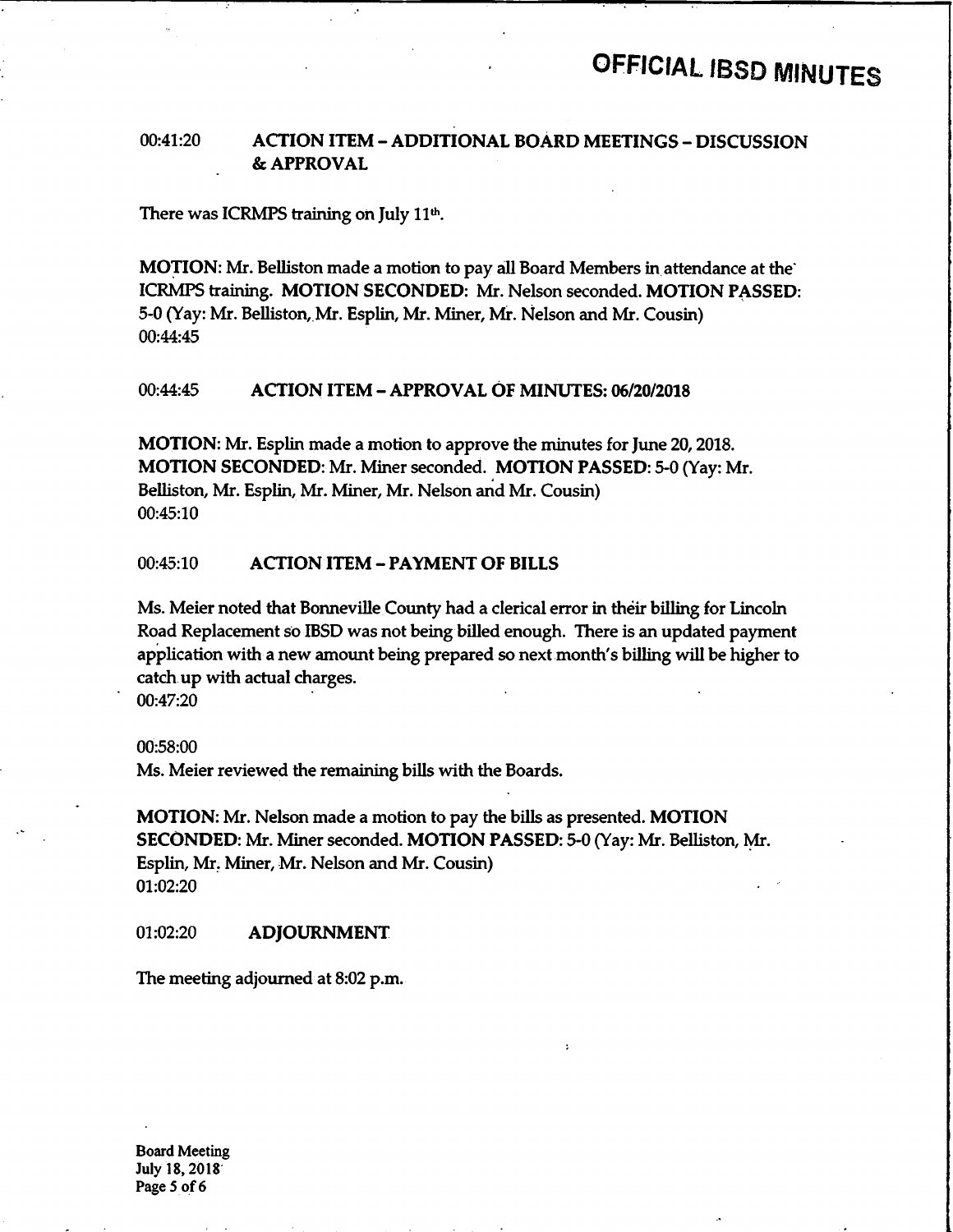Brady Belliton 8/15/1988

Brady Belliston, Chairman of the Board of Directors

Robert Esplin, Secretary/Treasurer

OFFICIAL IBSD MINUTES

 $\mathscr{C}[\mathbb{Z}^\varnothing]$ '

Board Meeting July 18, 2018 Page 6 of 6\_